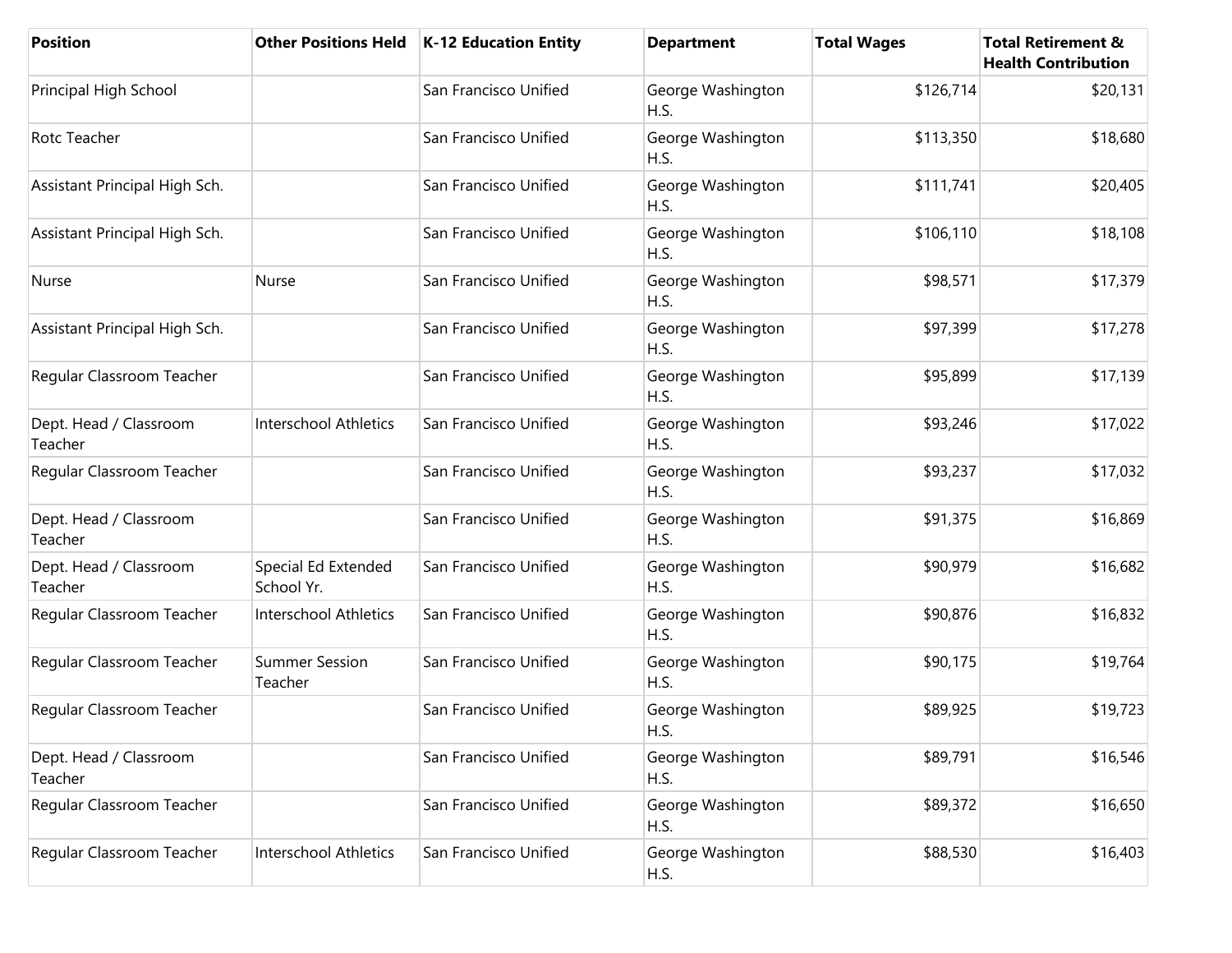| Regular Classroom Teacher          | <b>Summer Session</b><br>Teacher  | San Francisco Unified | George Washington<br>H.S. | \$88,329 | \$18,946 |
|------------------------------------|-----------------------------------|-----------------------|---------------------------|----------|----------|
| Regular Classroom Teacher          | <b>Interschool Athletics</b>      | San Francisco Unified | George Washington<br>H.S. | \$88,252 | \$19,673 |
| Mild/Moderate Rs/Sdc               | Special Ed Extended<br>School Yr. | San Francisco Unified | George Washington<br>H.S. | \$88,172 | \$18,932 |
| Counselor                          |                                   | San Francisco Unified | George Washington<br>H.S. | \$87,993 | \$19,059 |
| <b>Head Counselor</b>              |                                   | San Francisco Unified | George Washington<br>H.S. | \$87,847 | \$16,222 |
| <b>Bilingual Classroom Teacher</b> |                                   | San Francisco Unified | George Washington<br>H.S. | \$87,471 | \$16,308 |
| Regular Classroom Teacher          |                                   | San Francisco Unified | George Washington<br>H.S. | \$87,158 | \$16,284 |
| Regular Classroom Teacher          |                                   | San Francisco Unified | George Washington<br>H.S. | \$87,063 | \$16,444 |
| Secondary Art Teacher              |                                   | San Francisco Unified | George Washington<br>H.S. | \$86,422 | \$16,215 |
| Regular Classroom Teacher          |                                   | San Francisco Unified | George Washington<br>H.S. | \$86,318 | \$9,561  |
| Regular Classroom Teacher          |                                   | San Francisco Unified | George Washington<br>H.S. | \$86,278 | \$16,372 |
| Regular Classroom Teacher          |                                   | San Francisco Unified | George Washington<br>H.S. | \$85,958 | \$25,558 |
| Regular Classroom Teacher          |                                   | San Francisco Unified | George Washington<br>H.S. | \$85,822 | \$19,010 |
| Regular Classroom Teacher          |                                   | San Francisco Unified | George Washington<br>H.S. | \$85,797 | \$16,159 |
| Regular Classroom Teacher          |                                   | San Francisco Unified | George Washington<br>H.S. | \$85,227 | \$16,276 |
| Dept. Head / Classroom<br>Teacher  |                                   | San Francisco Unified | George Washington<br>H.S. | \$84,670 | \$19,362 |
| Regular Classroom Teacher          |                                   | San Francisco Unified | George Washington<br>H.S. | \$84,452 | \$16,024 |
| Regular Classroom Teacher          |                                   | San Francisco Unified | George Washington<br>H.S. | \$84,438 | \$18,590 |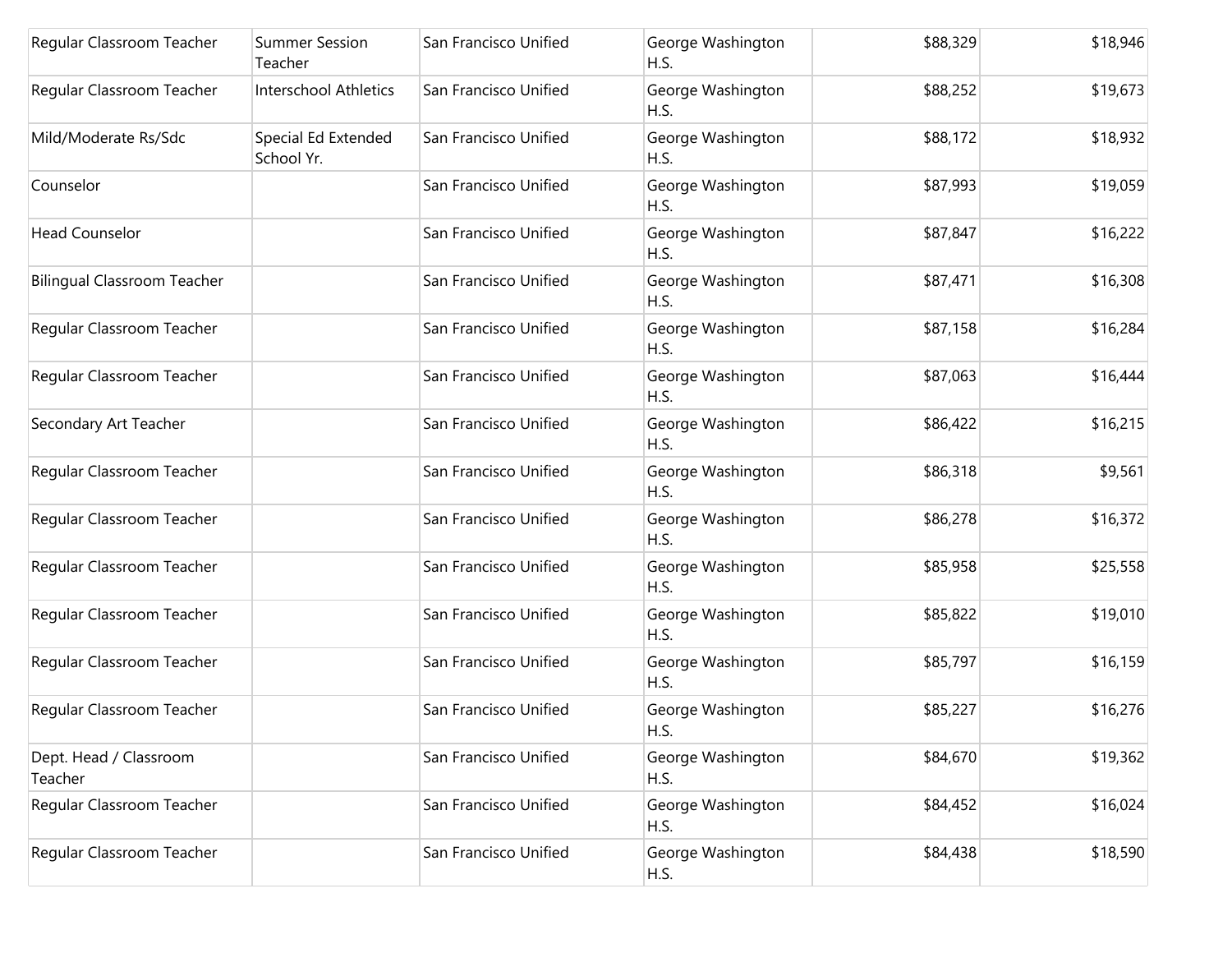| Regular Classroom Teacher         |                                  | San Francisco Unified | George Washington<br>H.S. | \$84,430 | \$16,071 |
|-----------------------------------|----------------------------------|-----------------------|---------------------------|----------|----------|
| Regular Classroom Teacher         |                                  | San Francisco Unified | George Washington<br>H.S. | \$84,283 | \$16,025 |
| Regular Classroom Teacher         | <b>Summer Session</b><br>Teacher | San Francisco Unified | George Washington<br>H.S. | \$84,075 | \$15,744 |
| Dept. Head / Classroom<br>Teacher | <b>Summer Session</b><br>Teacher | San Francisco Unified | George Washington<br>H.S. | \$84,027 | \$15,997 |
| Regular Classroom Teacher         |                                  | San Francisco Unified | George Washington<br>H.S. | \$83,587 | \$16,465 |
| Regular Classroom Teacher         |                                  | San Francisco Unified | George Washington<br>H.S. | \$83,538 | \$15,930 |
| Mild/Moderate Rs/Sdc              |                                  | San Francisco Unified | George Washington<br>H.S. | \$83,489 | \$15,882 |
| Regular Classroom Teacher         | <b>Interschool Athletics</b>     | San Francisco Unified | George Washington<br>H.S. | \$83,457 | \$8,064  |
| Counselor                         |                                  | San Francisco Unified | George Washington<br>H.S. | \$82,494 | \$15,706 |
| Moderate/Severe Rs/Sdc            |                                  | San Francisco Unified | George Washington<br>H.S. | \$82,488 | \$15,709 |
| Librarian                         | Librarian                        | San Francisco Unified | George Washington<br>H.S. | \$82,354 | \$9,027  |
| Regular Classroom Teacher         | <b>Summer Session</b><br>Teacher | San Francisco Unified | George Washington<br>H.S. | \$81,993 | \$15,338 |
| Regular Classroom Teacher         |                                  | San Francisco Unified | George Washington<br>H.S. | \$81,570 | \$15,626 |
| Regular Classroom Teacher         |                                  | San Francisco Unified | George Washington<br>H.S. | \$81,290 | \$19,053 |
| Regular Classroom Teacher         |                                  | San Francisco Unified | George Washington<br>H.S. | \$80,848 | \$15,541 |
| Dept. Head / Classroom<br>Teacher |                                  | San Francisco Unified | George Washington<br>H.S. | \$80,795 | \$18,393 |
| Mild/Mod Rs/Sdc (No Autism)       |                                  | San Francisco Unified | George Washington<br>H.S. | \$80,592 | \$15,694 |
| Regular Classroom Teacher         |                                  | San Francisco Unified | George Washington<br>H.S. | \$80,052 | \$18,755 |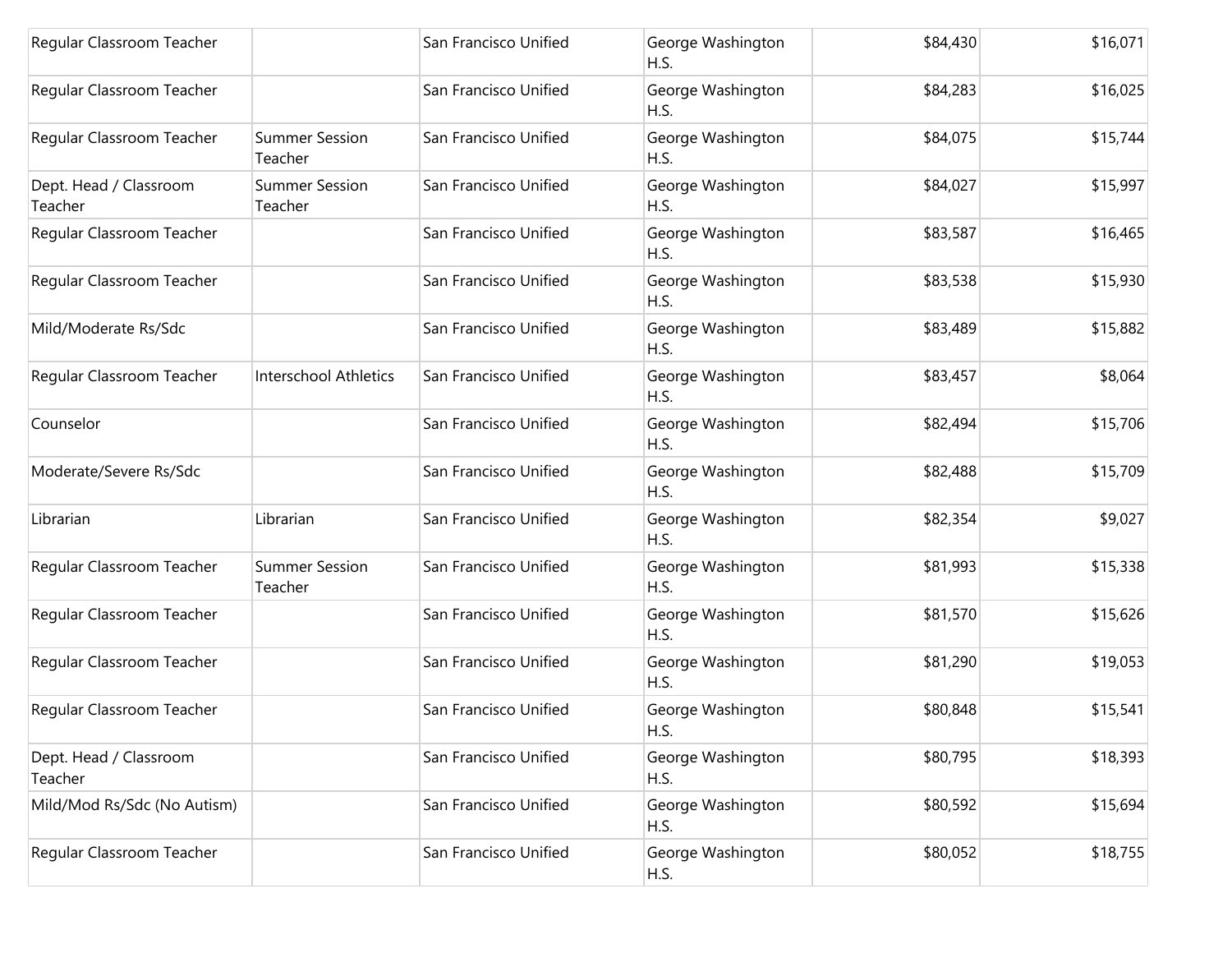| Dept. Head / Classroom<br>Teacher |                                                                                                                                                   | San Francisco Unified | George Washington<br>H.S. | \$79,588 | \$18,131 |
|-----------------------------------|---------------------------------------------------------------------------------------------------------------------------------------------------|-----------------------|---------------------------|----------|----------|
| <b>Head Counselor</b>             |                                                                                                                                                   | San Francisco Unified | George Washington<br>H.S. | \$78,933 | \$15,372 |
| Secondary Music Teacher           |                                                                                                                                                   | San Francisco Unified | George Washington<br>H.S. | \$78,408 | \$18,153 |
| Secondary Art Teacher             |                                                                                                                                                   | San Francisco Unified | George Washington<br>H.S. | \$77,891 | \$15,256 |
| Regular Classroom Teacher         |                                                                                                                                                   | San Francisco Unified | George Washington<br>H.S. | \$77,793 | \$15,415 |
| Mild/Mod Rs/Sdc (No Autism)       |                                                                                                                                                   | San Francisco Unified | George Washington<br>H.S. | \$77,152 | \$15,192 |
| Regular Classroom Teacher         |                                                                                                                                                   | San Francisco Unified | George Washington<br>H.S. | \$77,138 | \$17,061 |
| Regular Classroom Teacher         |                                                                                                                                                   | San Francisco Unified | George Washington<br>H.S. | \$76,906 | \$18,620 |
| Regular Classroom Teacher         |                                                                                                                                                   | San Francisco Unified | George Washington<br>H.S. | \$75,700 | \$15,063 |
| Regular Classroom Teacher         |                                                                                                                                                   | San Francisco Unified | George Washington<br>H.S. | \$74,977 | \$17,662 |
| Regular Classroom Teacher         |                                                                                                                                                   | San Francisco Unified | George Washington<br>H.S. | \$74,977 | \$14,977 |
| Mild/Moderate Rs/Sdc              |                                                                                                                                                   | San Francisco Unified | George Washington<br>H.S. | \$74,757 | \$17,815 |
| Regular Classroom Teacher         |                                                                                                                                                   | San Francisco Unified | George Washington<br>H.S. | \$74,257 | \$15,079 |
| Mild/Moderate Rs/Sdc              |                                                                                                                                                   | San Francisco Unified | George Washington<br>H.S. | \$74,037 | \$14,894 |
| Regular Classroom Teacher         |                                                                                                                                                   | San Francisco Unified | George Washington<br>H.S. | \$73,560 | \$15,020 |
| Teacher Sab Leave                 | Homebound / Hospital San Francisco Unified<br>Services Teacher,<br>Homebound / Hospital<br>Services Teacher,<br>Special Ed Extended<br>School Yr. |                       | George Washington<br>H.S. | \$73,525 | \$14,005 |
| Regular Classroom Teacher         |                                                                                                                                                   | San Francisco Unified | George Washington<br>H.S. | \$73,046 | \$17,877 |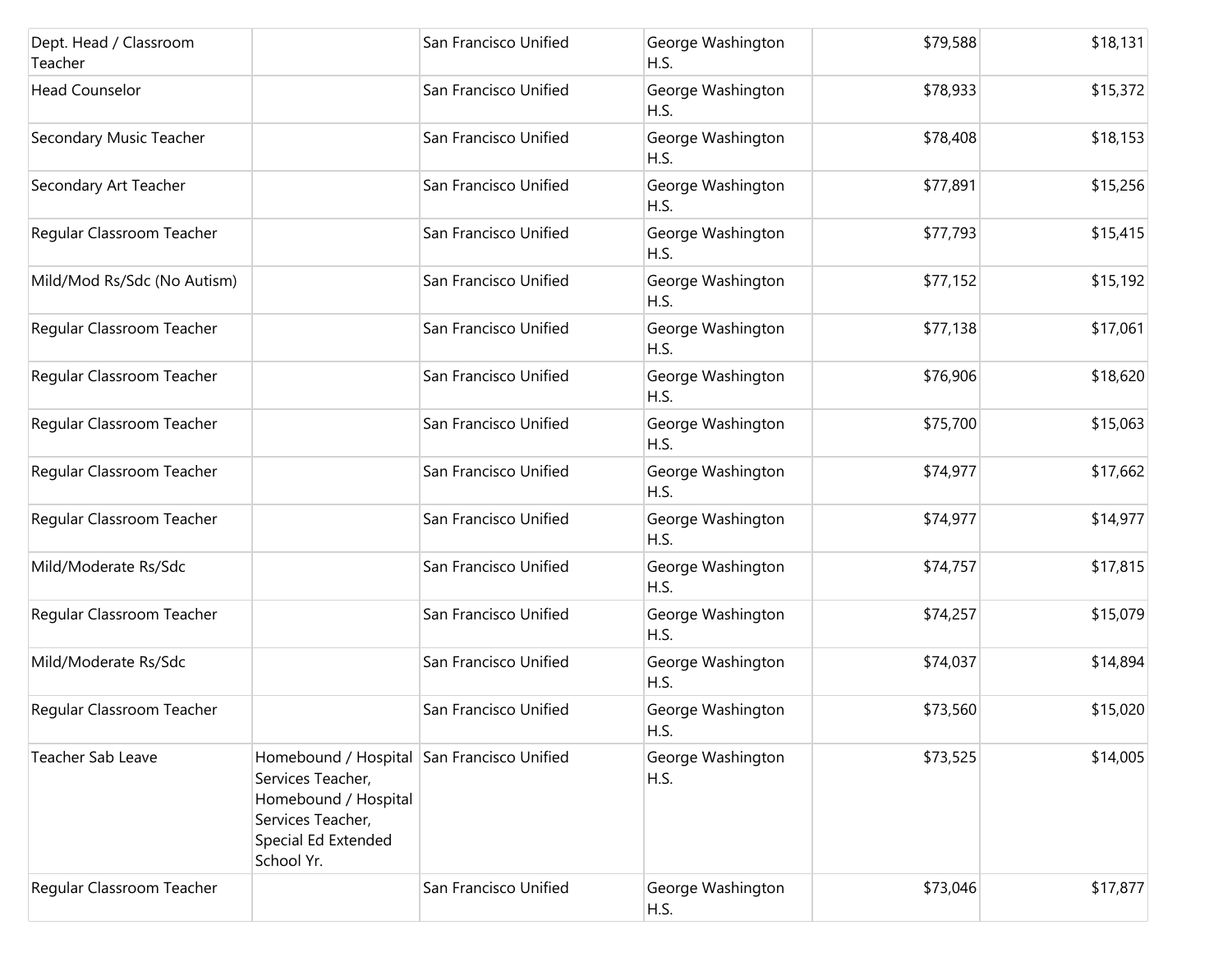| Regular Classroom Teacher | <b>Summer Session</b><br>Teacher | San Francisco Unified | George Washington<br>H.S. | \$72,430 | \$14,714 |
|---------------------------|----------------------------------|-----------------------|---------------------------|----------|----------|
| Mild/Moderate Rs/Sdc      |                                  | San Francisco Unified | George Washington<br>H.S. | \$72,342 | \$14,728 |
| Regular Classroom Teacher |                                  | San Francisco Unified | George Washington<br>H.S. | \$71,486 | \$14,649 |
| Regular Classroom Teacher |                                  | San Francisco Unified | George Washington<br>H.S. | \$71,365 | \$18,079 |
| Regular Classroom Teacher |                                  | San Francisco Unified | George Washington<br>H.S. | \$70,934 | \$14,580 |
| Counselor                 |                                  | San Francisco Unified | George Washington<br>H.S. | \$70,643 | \$14,556 |
| Regular Classroom Teacher |                                  | San Francisco Unified | George Washington<br>H.S. | \$70,020 | \$14,513 |
| Regular Classroom Teacher |                                  | San Francisco Unified | George Washington<br>H.S. | \$68,883 | \$14,574 |
| Regular Classroom Teacher | <b>Summer Session</b><br>Teacher | San Francisco Unified | George Washington<br>H.S. | \$68,843 | \$14,373 |
| Regular Classroom Teacher |                                  | San Francisco Unified | George Washington<br>H.S. | \$68,722 | \$14,388 |
| Mild/Moderate Rs/Sdc      |                                  | San Francisco Unified | George Washington<br>H.S. | \$68,262 | \$14,988 |
| Counselor                 | <b>Summer Session</b><br>Teacher | San Francisco Unified | George Washington<br>H.S. | \$68,107 | \$14,322 |
| Regular Classroom Teacher | Interschool Athletics            | San Francisco Unified | George Washington<br>H.S. | \$67,715 | \$14,278 |
| Regular Classroom Teacher | <b>Interschool Athletics</b>     | San Francisco Unified | George Washington<br>H.S. | \$67,014 | \$14,403 |
| Teacher Sab Leave         |                                  | San Francisco Unified | George Washington<br>H.S. | \$66,512 | \$14,020 |
| Teacher Sab Leave         |                                  | San Francisco Unified | George Washington<br>H.S. | \$66,272 | \$14,164 |
| Social Worker             |                                  | San Francisco Unified | George Washington<br>H.S. | \$65,719 | \$14,102 |
| Secondary Art Teacher     |                                  | San Francisco Unified | George Washington<br>H.S. | \$65,627 | \$14,238 |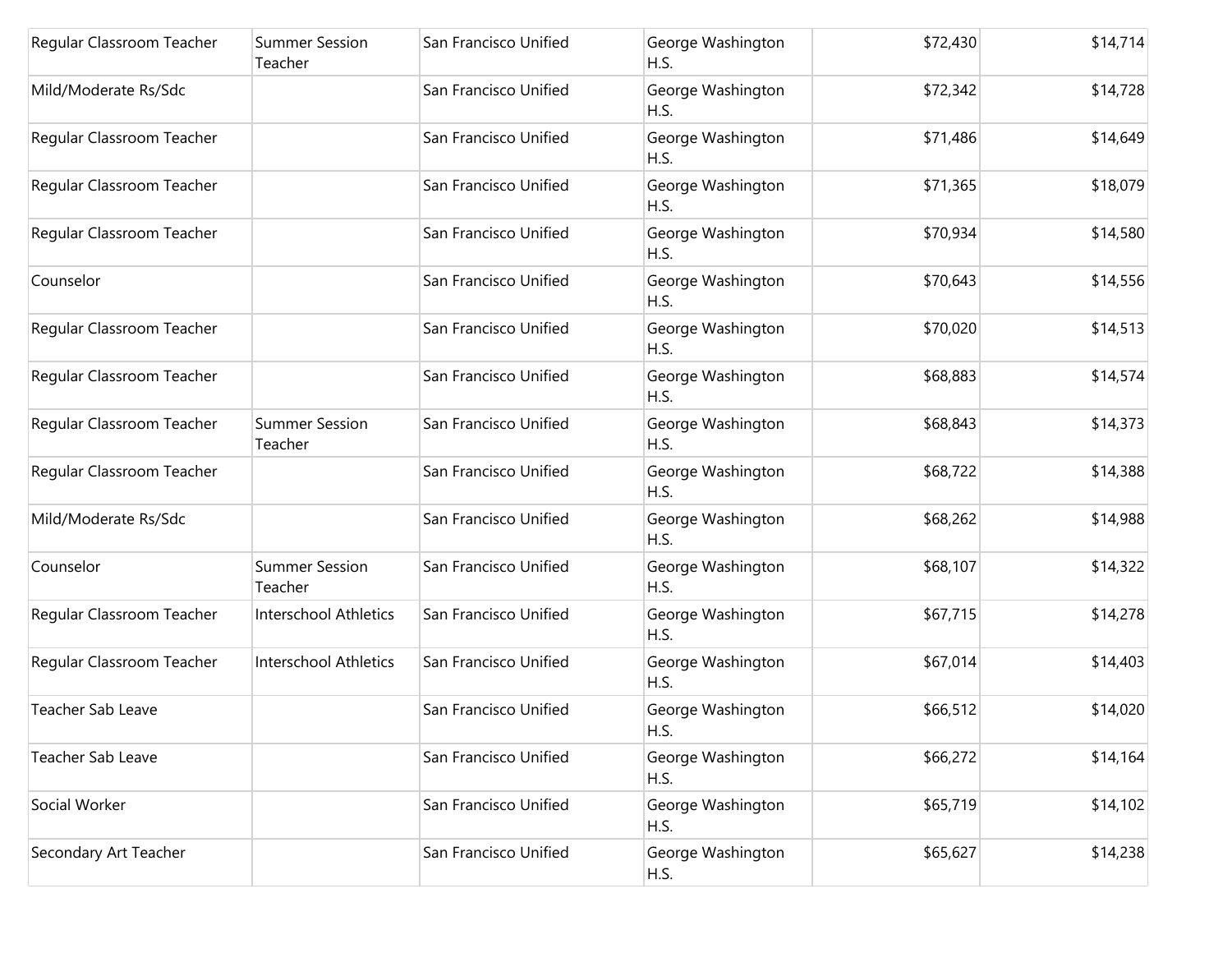| Counselor                         |                                                                                          | San Francisco Unified | George Washington<br>H.S. | \$65,503 | \$16,761 |
|-----------------------------------|------------------------------------------------------------------------------------------|-----------------------|---------------------------|----------|----------|
| Regular Classroom Teacher         |                                                                                          | San Francisco Unified | George Washington<br>H.S. | \$64,993 | \$14,016 |
| Regular Classroom Teacher         |                                                                                          | San Francisco Unified | George Washington<br>H.S. | \$64,908 | \$14,282 |
| Regular Classroom Teacher         |                                                                                          | San Francisco Unified | George Washington<br>H.S. | \$64,432 | \$14,010 |
| Is Administrator I                |                                                                                          | San Francisco Unified | George Washington<br>H.S. | \$64,209 | \$21,665 |
| Regular Classroom Teacher         |                                                                                          | San Francisco Unified | George Washington<br>H.S. | \$64,110 | \$14,002 |
| Dept. Head / Classroom<br>Teacher |                                                                                          | San Francisco Unified | George Washington<br>H.S. | \$63,228 | \$13,996 |
| Regular Classroom Teacher         |                                                                                          | San Francisco Unified | George Washington<br>H.S. | \$61,449 | \$13,676 |
| Teacher Sab Leave                 |                                                                                          | San Francisco Unified | George Washington<br>H.S. | \$60,847 | \$15,718 |
| Regular Classroom Teacher         |                                                                                          | San Francisco Unified | George Washington<br>H.S. | \$60,774 | \$13,616 |
| Regular Classroom Teacher         |                                                                                          | San Francisco Unified | George Washington<br>H.S. | \$60,728 | \$16,458 |
| Counselor                         | <b>Summer Session</b><br>Teacher                                                         | San Francisco Unified | George Washington<br>H.S. | \$59,876 | \$13,516 |
| Moderate/Severe Rs/Sdc            |                                                                                          | San Francisco Unified | George Washington<br>H.S. | \$59,385 | \$13,475 |
| Regular Classroom Teacher         |                                                                                          | San Francisco Unified | George Washington<br>H.S. | \$59,094 | \$13,448 |
| Regular Classroom Teacher         |                                                                                          | San Francisco Unified | George Washington<br>H.S. | \$58,984 | \$13,599 |
| Teacher Sab Leave                 |                                                                                          | San Francisco Unified | George Washington<br>H.S. | \$58,714 | \$15,970 |
| Sped Ia Sh - All Impair           | Instructional Aide II,<br>Sped Ia Sh - All Impair,<br>Children Center Day-<br>To-Day Sub | San Francisco Unified | George Washington<br>H.S. | \$58,208 | \$10,192 |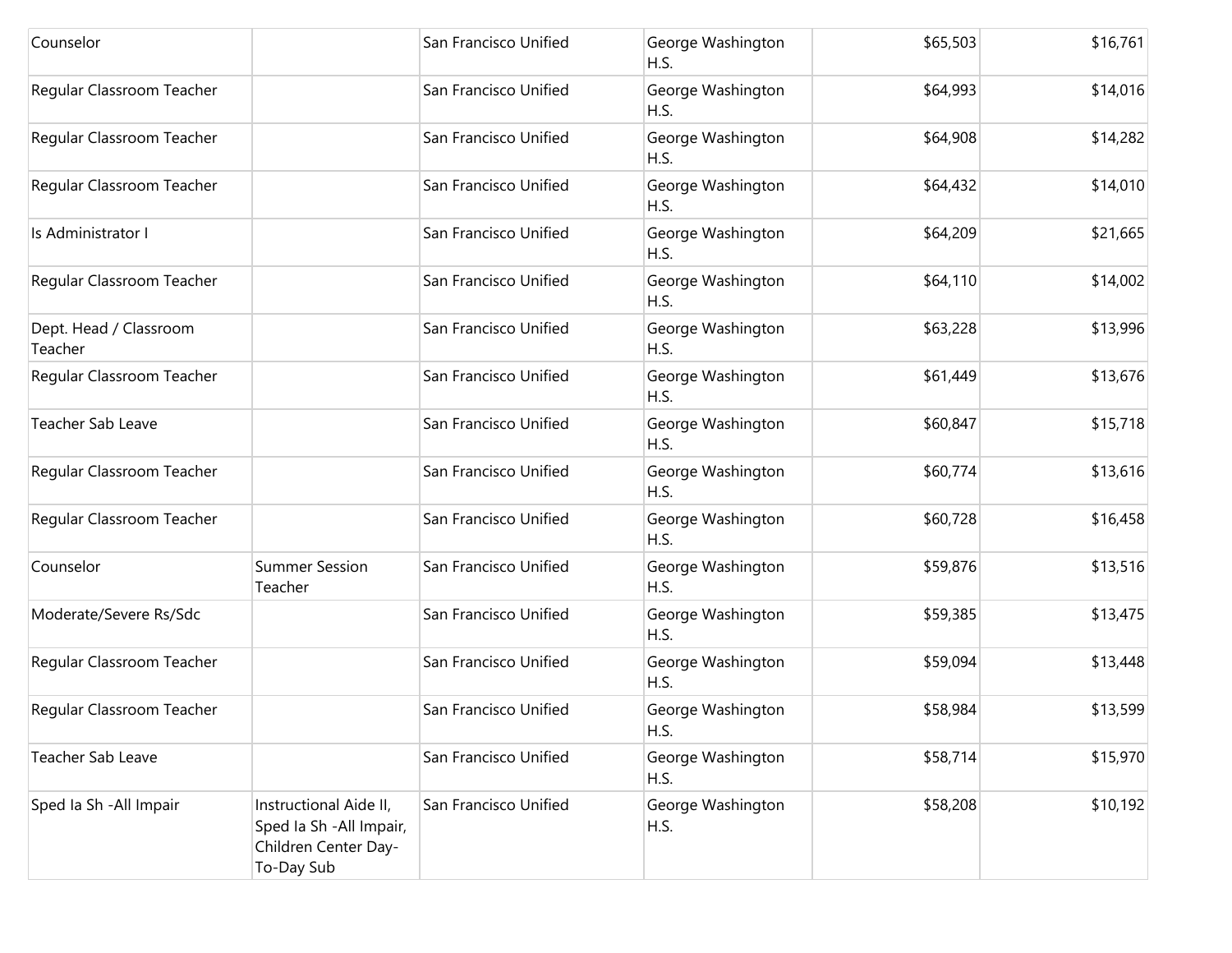| Regular Classroom Teacher         |                                                                           | San Francisco Unified | George Washington<br>H.S. | \$58,057 | \$5,614  |
|-----------------------------------|---------------------------------------------------------------------------|-----------------------|---------------------------|----------|----------|
| Regular Classroom Teacher         |                                                                           | San Francisco Unified | George Washington<br>H.S. | \$57,996 | \$13,344 |
| Custodian                         |                                                                           | San Francisco Unified | George Washington<br>H.S. | \$57,459 | \$29,291 |
| Regular Classroom Teacher         |                                                                           | San Francisco Unified | George Washington<br>H.S. | \$57,122 | \$13,251 |
| Regular Classroom Teacher         | Regular Classroom<br>Teacher                                              | San Francisco Unified | George Washington<br>H.S. | \$54,980 | \$13,065 |
| Senior Clerk Typist               | Special Ed Extended<br>School Yr.,<br>Mild/Moderate Rs/Sdc                | San Francisco Unified | George Washington<br>H.S. | \$54,755 | \$17,383 |
| Custodian                         |                                                                           | San Francisco Unified | George Washington<br>H.S. | \$54,631 | \$21,402 |
| Custodian                         |                                                                           | San Francisco Unified | George Washington<br>H.S. | \$54,477 | \$21,507 |
| Custodian                         |                                                                           | San Francisco Unified | George Washington<br>H.S. | \$53,918 | \$26,636 |
| Regular Classroom Teacher         |                                                                           | San Francisco Unified | George Washington<br>H.S. | \$53,592 | \$12,920 |
| Custodian                         |                                                                           | San Francisco Unified | George Washington<br>H.S. | \$53,159 | \$27,332 |
| Regular Classroom Teacher         |                                                                           | San Francisco Unified | George Washington<br>H.S. | \$52,940 | \$12,853 |
| Custodian                         |                                                                           | San Francisco Unified | George Washington<br>H.S. | \$52,923 | \$20,900 |
| Secondary Music Teacher           | Secondary Music<br>Teacher                                                | San Francisco Unified | George Washington<br>H.S. | \$52,742 | \$15,736 |
| Senior Clerk Typist               |                                                                           | San Francisco Unified | George Washington<br>H.S. | \$52,604 | \$25,278 |
| Moderate/Severe Rs/Sdc            | <b>Sped Para Community</b><br>Access/T, Special Ed<br>Extended School Yr. | San Francisco Unified | George Washington<br>H.S. | \$51,396 | \$4,827  |
| R30 Com Health Outreach<br>Worker |                                                                           | San Francisco Unified | George Washington<br>H.S. | \$49,860 | \$0      |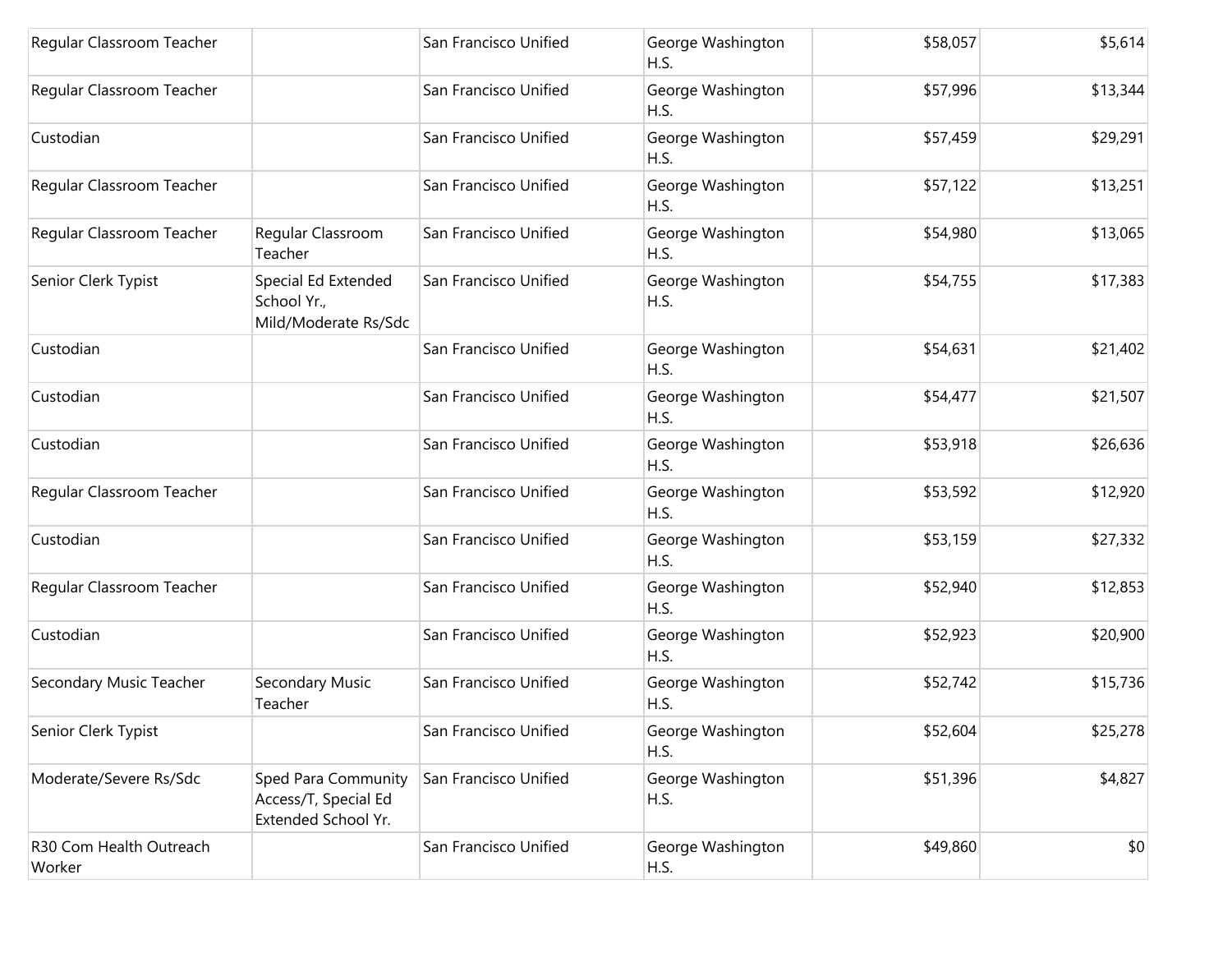| Senior Clerk Typist               |                                                                                 | San Francisco Unified | George Washington<br>H.S. | \$48,963 | \$27,101 |
|-----------------------------------|---------------------------------------------------------------------------------|-----------------------|---------------------------|----------|----------|
| Security-Campus                   | <b>Interschool Athletics</b>                                                    | San Francisco Unified | George Washington<br>H.S. | \$48,325 | \$7,645  |
| Senior Clerk Typist               |                                                                                 | San Francisco Unified | George Washington<br>H.S. | \$47,592 | \$26,693 |
| Regular Classroom Teacher         |                                                                                 | San Francisco Unified | George Washington<br>H.S. | \$46,114 | \$0      |
| Regular Classroom Teacher         |                                                                                 | San Francisco Unified | George Washington<br>H.S. | \$46,090 | \$12,391 |
| Dept. Head / Classroom<br>Teacher |                                                                                 | San Francisco Unified | George Washington<br>H.S. | \$45,830 | \$10,502 |
| Regular Classroom Teacher         |                                                                                 | San Francisco Unified | George Washington<br>H.S. | \$45,449 | \$7,818  |
| Mild/Mod Rs/Sdc (No Autism)       |                                                                                 | San Francisco Unified | George Washington<br>H.S. | \$45,164 | \$11,640 |
| Moderate/Severe Rs/Sdc            | Special Ed Extended<br>School Yr.                                               | San Francisco Unified | George Washington<br>H.S. | \$44,154 | \$10,049 |
| Senior Clerk Typist               |                                                                                 | San Francisco Unified | George Washington<br>H.S. | \$43,931 | \$18,664 |
| Sped Ia Sh - All Impair           | Sped Ia Sh - All Impair,<br>Sped Ia Sh - All Impair,<br>Sped Ia Sh - All Impair | San Francisco Unified | George Washington<br>H.S. | \$42,886 | \$7,740  |
| Senior Clerk Typist               | Clerk Typist                                                                    | San Francisco Unified | George Washington<br>H.S. | \$39,976 | \$25,076 |
| Regular Classroom Teacher         | Regular Classroom<br>Teacher                                                    | San Francisco Unified | George Washington<br>H.S. | \$39,745 | \$14,257 |
| Regular Classroom Teacher         |                                                                                 | San Francisco Unified | George Washington<br>H.S. | \$39,699 | \$11,571 |
| Sped Ia Sh - All Impair           | Sped Ia Sh - All Impair,<br>Sped Ia Sh - All Impair,<br>Sped Ia Sh - All Impair | San Francisco Unified | George Washington<br>H.S. | \$38,016 | \$7,693  |
| Regular Classroom Teacher         | Sped Ia Sh - All Impair,<br>Sped la Sh - All Impair                             | San Francisco Unified | George Washington<br>H.S. | \$37,975 | \$9,692  |
| Regular Classroom Teacher         |                                                                                 | San Francisco Unified | George Washington<br>H.S. | \$37,179 | \$10,293 |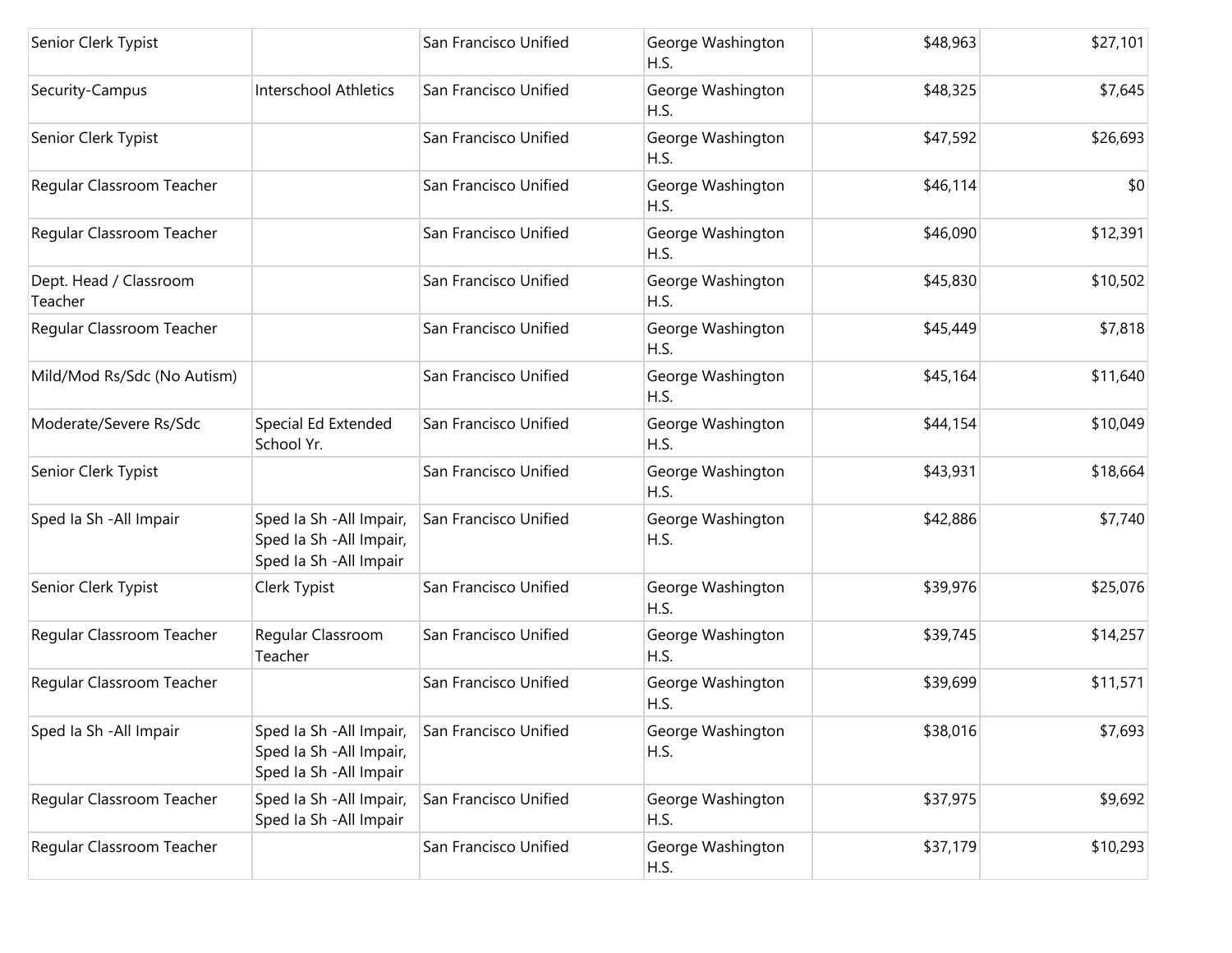| Security-Campus                 |                                                               | San Francisco Unified | George Washington<br>H.S. | \$36,331 | \$7,787  |
|---------------------------------|---------------------------------------------------------------|-----------------------|---------------------------|----------|----------|
| Sped Ia Sh - All Impair         | Sped Ia Sh - All Impair                                       | San Francisco Unified | George Washington<br>H.S. | \$35,376 | \$7,740  |
| Sped Ia Sh - All Impair         | Sped Ia Sh - All Impair                                       | San Francisco Unified | George Washington<br>H.S. | \$35,080 | \$11,072 |
| Security-Campus                 | Security-Campus                                               | San Francisco Unified | George Washington<br>H.S. | \$34,507 | \$16,047 |
| Sped Ia Sh - All Impair         | Sped Ia Sh - All Impair,<br>Instructional Aide II<br>Vacation | San Francisco Unified | George Washington<br>H.S. | \$34,109 | \$7,645  |
| Sped Ia Sh - All Impair         |                                                               | San Francisco Unified | George Washington<br>H.S. | \$33,936 | \$7,692  |
| Sp/Ed. la Non-Sev H: All Impmt  | Sp/Ed. la Non-Sev H:<br>All Impmt                             | San Francisco Unified | George Washington<br>H.S. | \$33,935 | \$7,953  |
| Sped la Sh - All Impair         | Sped Ia Sh - All Impair                                       | San Francisco Unified | George Washington<br>H.S. | \$33,323 | \$7,835  |
| Sped Ia Sh - All Impair         | Sped Ia Sh - All Impair                                       | San Francisco Unified | George Washington<br>H.S. | \$32,969 | \$7,787  |
| Sped Ia Sh - All Impair         | Sped Ia Sh - All Impair                                       | San Francisco Unified | George Washington<br>H.S. | \$32,653 | \$7,954  |
| Soar Para                       | Sped Ia Sh - All Impair                                       | San Francisco Unified | George Washington<br>H.S. | \$30,405 | \$0      |
| Sped la Sh - All Impair         | Sped Ia Sh - All Impair                                       | San Francisco Unified | George Washington<br>H.S. | \$30,314 | \$10,472 |
| Sped Ia Sh - All Impair         |                                                               | San Francisco Unified | George Washington<br>H.S. | \$29,128 | \$7,645  |
| Regular Classroom Teacher       | Day-To-Day Sub                                                | San Francisco Unified | George Washington<br>H.S. | \$28,899 | \$4,850  |
| Inst/Aide Secon Basic: Multiple |                                                               | San Francisco Unified | George Washington<br>H.S. | \$28,829 | \$10,329 |
| Sped Ia Sh - All Impair         |                                                               | San Francisco Unified | George Washington<br>H.S. | \$28,157 | \$7,692  |
| Security-Campus                 |                                                               | San Francisco Unified | George Washington<br>H.S. | \$27,936 | \$8,622  |
| Sped Ia Sh - All Impair         |                                                               | San Francisco Unified | George Washington<br>H.S. | \$27,592 | \$7,692  |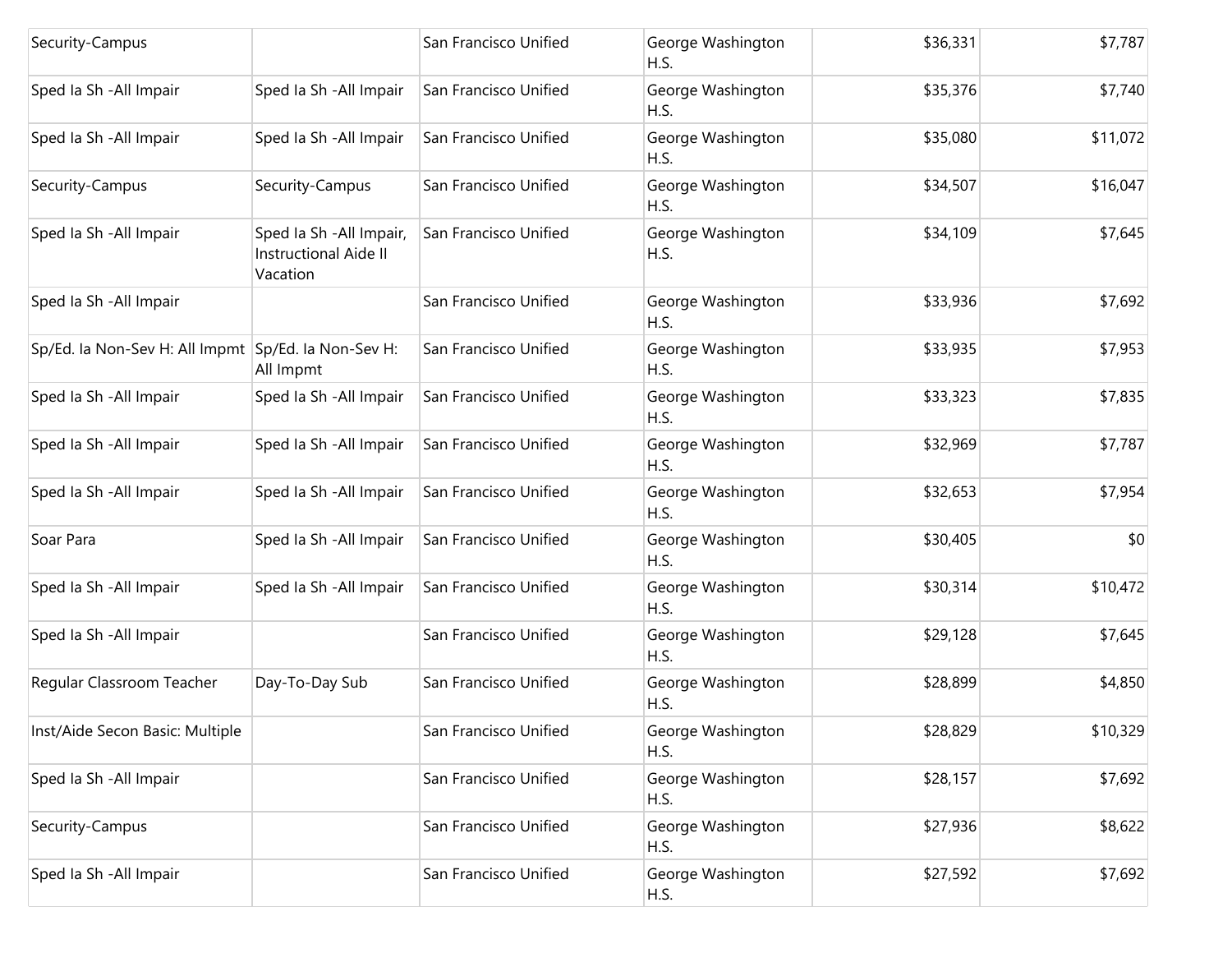| Seia Sh Imp: Cantonese    |                                       | San Francisco Unified | George Washington<br>H.S. | \$26,136 | \$7,645  |
|---------------------------|---------------------------------------|-----------------------|---------------------------|----------|----------|
| Family Liaison            |                                       | San Francisco Unified | George Washington<br>H.S. | \$25,923 | \$7,858  |
| Sped la Sh - All Impair   | Sped Ia Sh - All Impair,<br>Custodian | San Francisco Unified | George Washington<br>H.S. | \$25,867 | \$744    |
| Sped Ia Sh - All Impair   | Sped Ia Sh - All Impair               | San Francisco Unified | George Washington<br>H.S. | \$25,332 | \$7,692  |
| Sped Ia Sh - All Impair   | Interschool Athletics                 | San Francisco Unified | George Washington<br>H.S. | \$24,761 | \$7,811  |
| Sped Ia Sh - All Impair   |                                       | San Francisco Unified | George Washington<br>H.S. | \$24,042 | \$7,692  |
| Sped Ia Sh - All Impair   |                                       | San Francisco Unified | George Washington<br>H.S. | \$23,850 | \$10,179 |
| Moderate/Severe Rs/Sdc    |                                       | San Francisco Unified | George Washington<br>H.S. | \$23,024 | \$5,050  |
| Sped Ia Sh - All Impair   | Sped Ia Sh - All Impair               | San Francisco Unified | George Washington<br>H.S. | \$22,573 | \$3,976  |
| Sped Ia Sh - All Impair   |                                       | San Francisco Unified | George Washington<br>H.S. | \$22,363 | \$7,811  |
| Sped Ia Sh - All Impair   |                                       | San Francisco Unified | George Washington<br>H.S. | \$21,408 | \$7,597  |
| Regular Classroom Teacher |                                       | San Francisco Unified | George Washington<br>H.S. | \$21,155 | \$4,906  |
| Security-Campus           |                                       | San Francisco Unified | George Washington<br>H.S. | \$19,848 | \$4,763  |
| Security-Campus           |                                       | San Francisco Unified | George Washington<br>H.S. | \$19,444 | \$4,613  |
| Regular Classroom Teacher | <b>Summer Session</b><br>Teacher      | San Francisco Unified | George Washington<br>H.S. | \$19,099 | \$0      |
| Sped Ia Sh - All Impair   | Instructional Aide II<br>Spec Ed      | San Francisco Unified | George Washington<br>H.S. | \$15,741 | \$2,301  |
| Soar Para                 | Sped Ia Sh - All Impair               | San Francisco Unified | George Washington<br>H.S. | \$13,699 | \$4,114  |
| Sped Ia Sh - All Impair   |                                       | San Francisco Unified | George Washington<br>H.S. | \$13,406 | \$4,661  |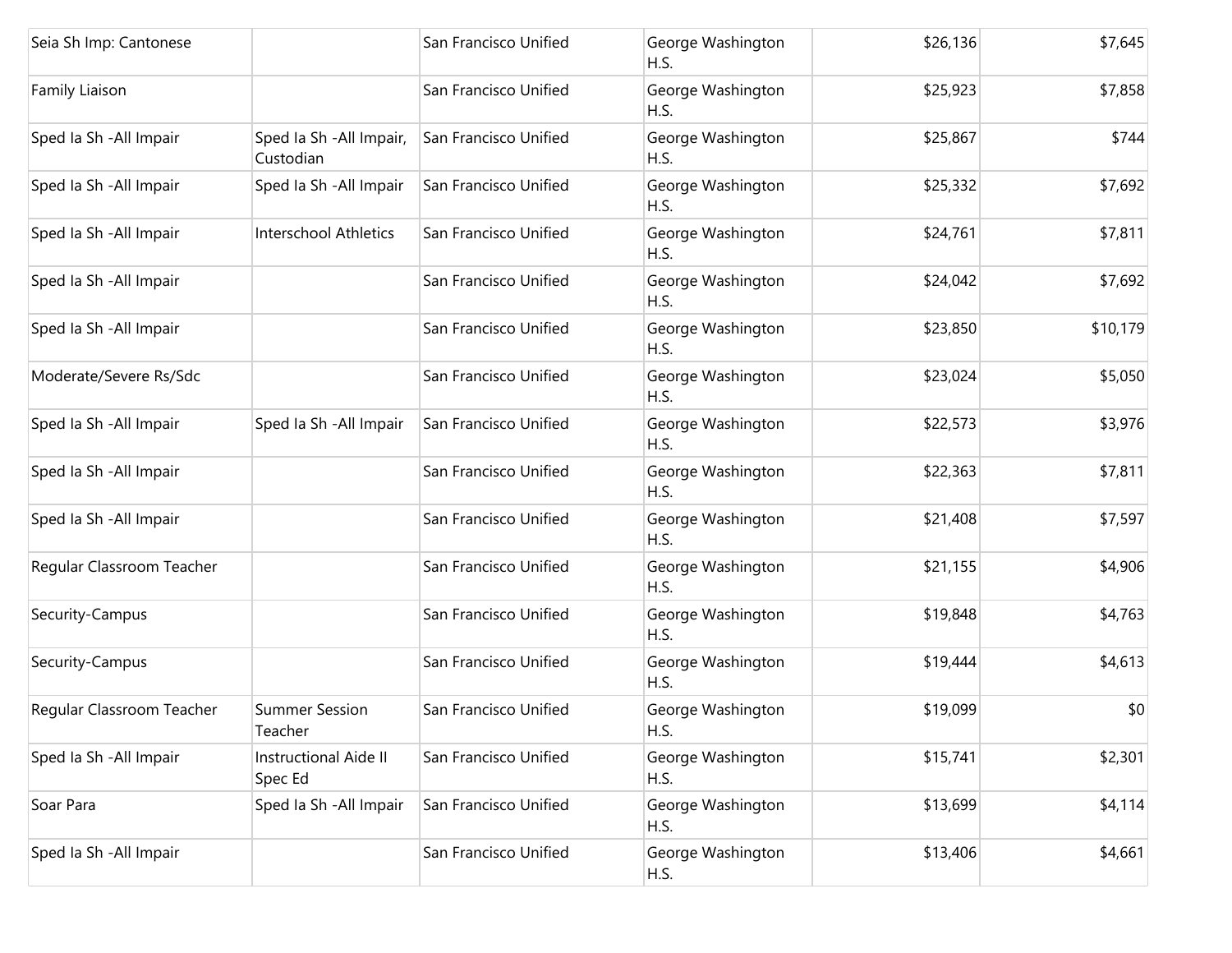| Security-Campus              | San Francisco Unified | George Washington<br>H.S. | \$12,055 | \$2,984 |
|------------------------------|-----------------------|---------------------------|----------|---------|
| Regular Classroom Teacher    | San Francisco Unified | George Washington<br>H.S. | \$11,380 | \$2,946 |
| Soar Para                    | San Francisco Unified | George Washington<br>H.S. | \$6,115  | \$868   |
| Sped Ia Sh - All Impair      | San Francisco Unified | George Washington<br>H.S. | \$5,611  | \$1,770 |
| <b>Interschool Athletics</b> | San Francisco Unified | George Washington<br>H.S. | \$5,590  | \$0     |
| <b>Interschool Athletics</b> | San Francisco Unified | George Washington<br>H.S. | \$5,453  | \$0     |
| Sped Ia Sh - All Impair      | San Francisco Unified | George Washington<br>H.S. | \$5,212  | \$2,097 |
| Seia Sh Imp: Spanish         | San Francisco Unified | George Washington<br>H.S. | \$4,535  | \$815   |
| <b>Interschool Athletics</b> | San Francisco Unified | George Washington<br>H.S. | \$4,271  | \$0     |
| <b>Interschool Athletics</b> | San Francisco Unified | George Washington<br>H.S. | \$4,035  | \$0     |
| Interschool Athletics        | San Francisco Unified | George Washington<br>H.S. | \$3,607  | \$0     |
| <b>Interschool Athletics</b> | San Francisco Unified | George Washington<br>H.S. | \$3,607  | \$0     |
| <b>Interschool Athletics</b> | San Francisco Unified | George Washington<br>H.S. | \$3,444  | \$0     |
| Interschool Athletics        | San Francisco Unified | George Washington<br>H.S. | \$3,306  | \$0     |
| <b>Interschool Athletics</b> | San Francisco Unified | George Washington<br>H.S. | \$3,006  | \$0     |
| <b>Interschool Athletics</b> | San Francisco Unified | George Washington<br>H.S. | \$2,746  | \$0     |
| <b>Interschool Athletics</b> | San Francisco Unified | George Washington<br>H.S. | \$2,705  | \$240   |
| <b>Interschool Athletics</b> | San Francisco Unified | George Washington<br>H.S. | \$2,555  | \$0     |